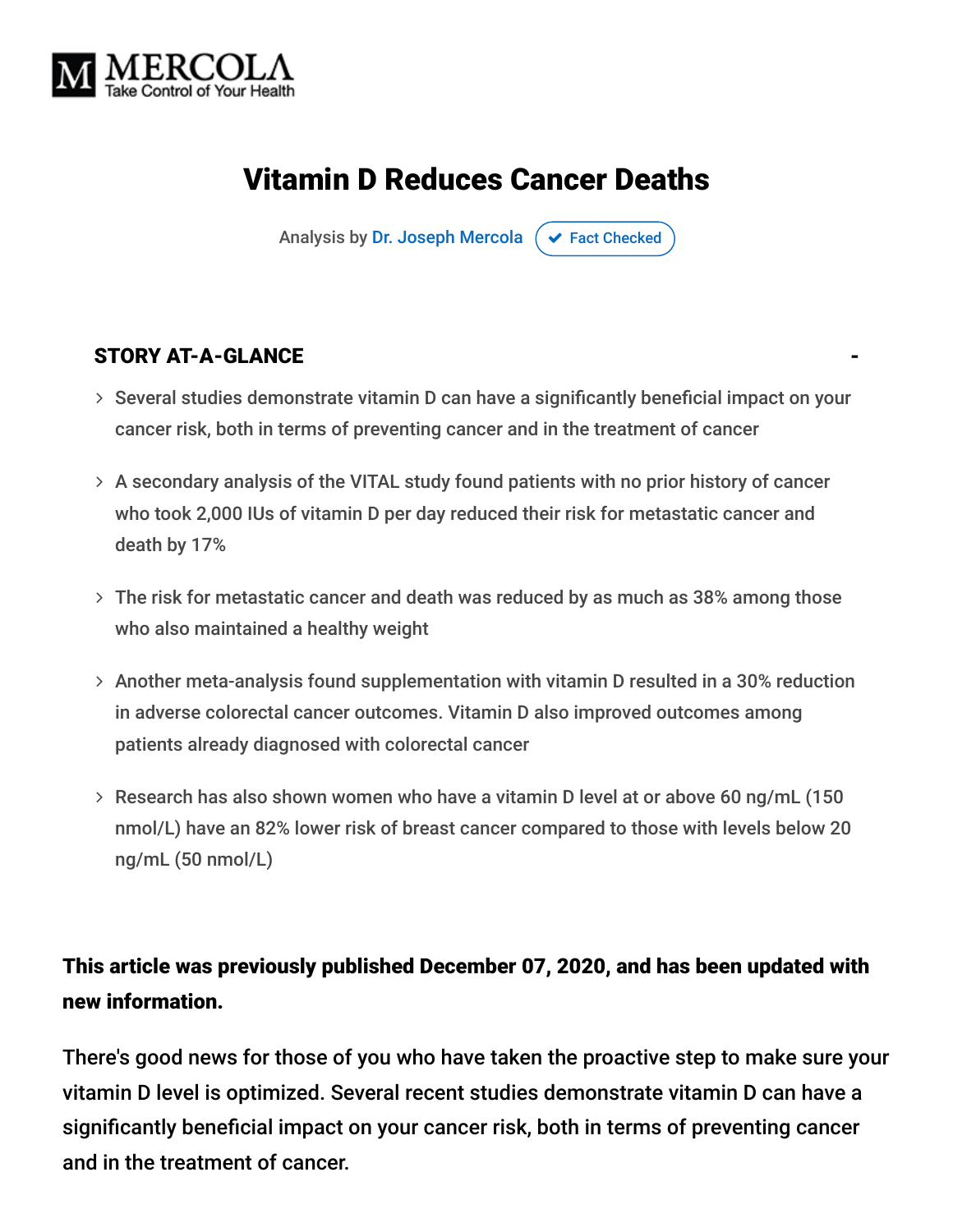#### Vitamin D Reduces Cancer Mortality

In the first of these studies, $1,2$  which included 25,871 patients, vitamin D supplementation was found to reduce the risk for metastatic cancer and death by 17%. The risk was reduced by as much as 38% among those who also maintained a healthy weight.

This was a really poorly done study as they only gave participants 2,000 IUs a day and never measured their blood levels. Had there been no improvement, I would not have been surprised, but the fact is it still reduced metastatic cancer and death by 17%, and they found significant benefit among those who were not obese.

This is pretty extraordinary but not as good as epidemiological studies that show a 50% to even 78% reduction in vitamin D-sufficient people, as suggested in a study further below. That said, UPI reported the results saying: 3

*"The benefits of vitamin D3 in limiting metastases — or disease spread to other organs — and severity was seen across all cancers, and was particularly prominent among study participants who maintained a healthy weight …*

*'The primary message [of our study] is that vitamin D may reduce the chance of developing metastatic or fatal cancer among adults without a diagnosis of cancer,' study co-author Dr. Paulette Chandler told UPI."*

The study, published in JAMA Network Open, is a secondary analysis of the VITAL Study<sup>4</sup> which, in part, sought to determine whether taking 2,000 IUs of vitamin D per day would reduce the risk of cancer, heart disease or stroke in people who did not have a prior history of these diseases.

The VITAL study itself, which followed patients for an average of 5.3 years, found no statistical difference in overall cancer rates among those who took vitamin D3, but there was a reduction in cancer-related deaths, which is what prompted this secondary analysis.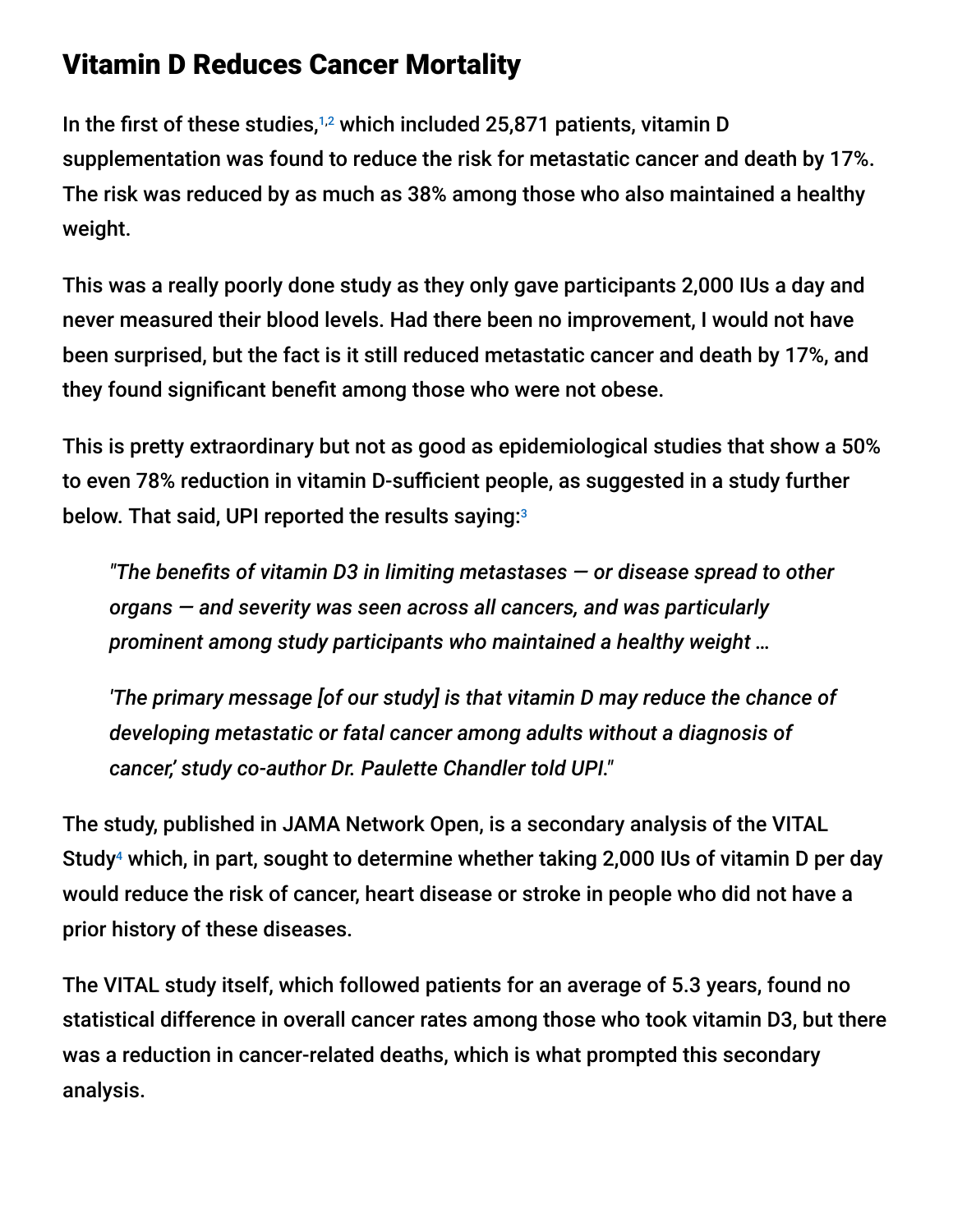#### Obesity May Inhibit Vitamin D's Benefits

The fact that patients with a healthy weight derived a much greater benefit  $-$  a 38% reduced risk for metastatic cancer and death compared to 17% overall — suggests your body weight may play a significant role in whether vitamin D supplementation will provide you with the anticancer benefits you seek.

# **<sup>66</sup>** Obesity may confer resistance to vitamin D effects.<br>
~ Dr. Paulette Chandler<sup>99</sup> **~ Dr. Paulette Chandler"**

According to study co-author Dr. Paulette Chandler, assistant professor of medicine at Brigham and Women's Hospital in Boston, "Our study highlights that obesity may confer resistance to vitamin D effects." 5

There may be something to that. Research $\mathstrut^6$  published in 2010 found that dietary fructose inhibits intestinal calcium absorption, thereby inducing vitamin D insufficiency in people with chronic kidney disease.

That said, vitamin D tends to be lower in obese people in general, for the fact that it's a fat-soluble nutrient and when you're obese, the vitamin D ends up being "volumetrically diluted." As explained in the paper "Vitamin D in Obesity," published in 2017: 7

*"Serum vitamin D is lower in obese people; it is important to understand the mechanism of this effect and whether it indicates clinically significant deficiency … Vitamin D is fat soluble, and distributed into fat, muscle, liver, and serum.*

*All of these compartments are increased in volume in obesity, so the lower vitamin D likely reflects a volumetric dilution effect and whole body stores of vitamin D may be adequate … Obese people need higher loading doses of vitamin D to achieve the same serum 25-hydroxyvitamin D as normal weight."*

While that particular paper stresses that lower vitamin D in obese individuals might not mean that they're deficient, others disagree. For example, one study<sup>8,9</sup> found that for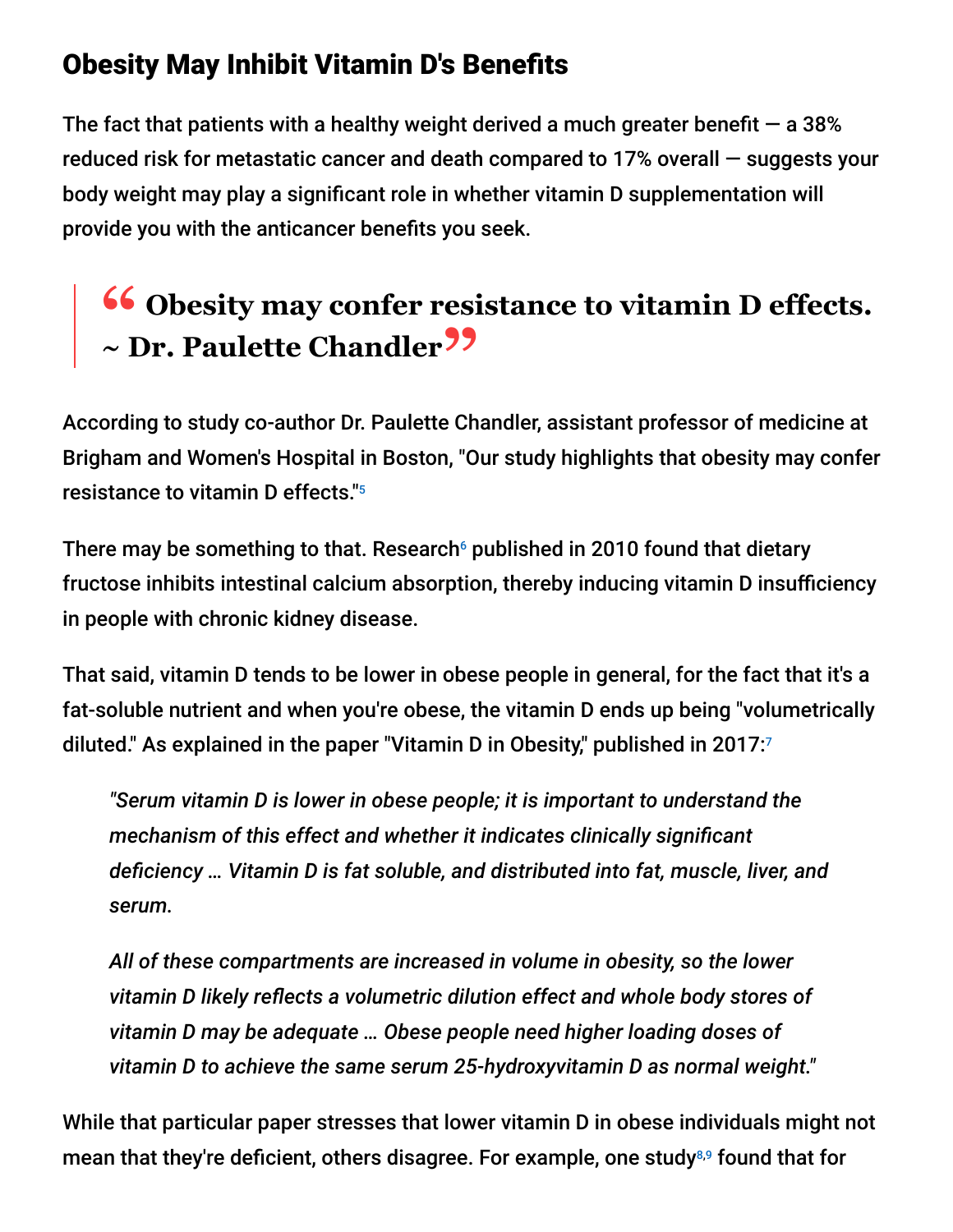every 10% increase in body-mass index, there's a 4.2% reduction in blood levels of vitamin D. According to the authors of that particular study, obesity may in fact be a causal factor in the development of vitamin D deficiency. 10

#### Vitamin D Also Improves Colorectal Cancer Outcomes

A scientific review<sup>11</sup> published in the September 2020 issue of the British Journal of Cancer noted that having low vitamin D is associated with poor colorectal cancer survival.

To assess whether vitamin D supplementation might improve survival in these patients, they reviewed the findings of seven trials, three of which included patients diagnosed with colorectal cancer from the outset and four population trials that reported survival in incident cases.

Overall, the meta-analysis found supplementation resulted in a 30% reduction in adverse colorectal cancer outcomes. Vitamin D also improved outcomes among patients already diagnosed with colorectal cancer. According to the authors: 12

*"Meta-analysis demonstrates a clinically meaningful benefit of vitamin D supplementation on [colorectal cancer] survival outcomes. Further welldesigned, adequately powered RCTs are needed to … [determine] optimal dosing."*

## Low Vitamin D Linked to Increased Cancer Incidence

Another review and meta-analysis,<sup>13</sup> this one published in November 2019 in Bioscience Reports, looked at vitamin D supplementation on cancer incidence and mortality in general. Ten randomized controlled trials with a pool of 81,362 participants were included in the analysis.

While the incidence rate of cancer was very similar between the vitamin D intervention group and the placebo control group (9.16% versus 9.29%), the risk reduction in mortality was deemed "significant." As reported by the authors: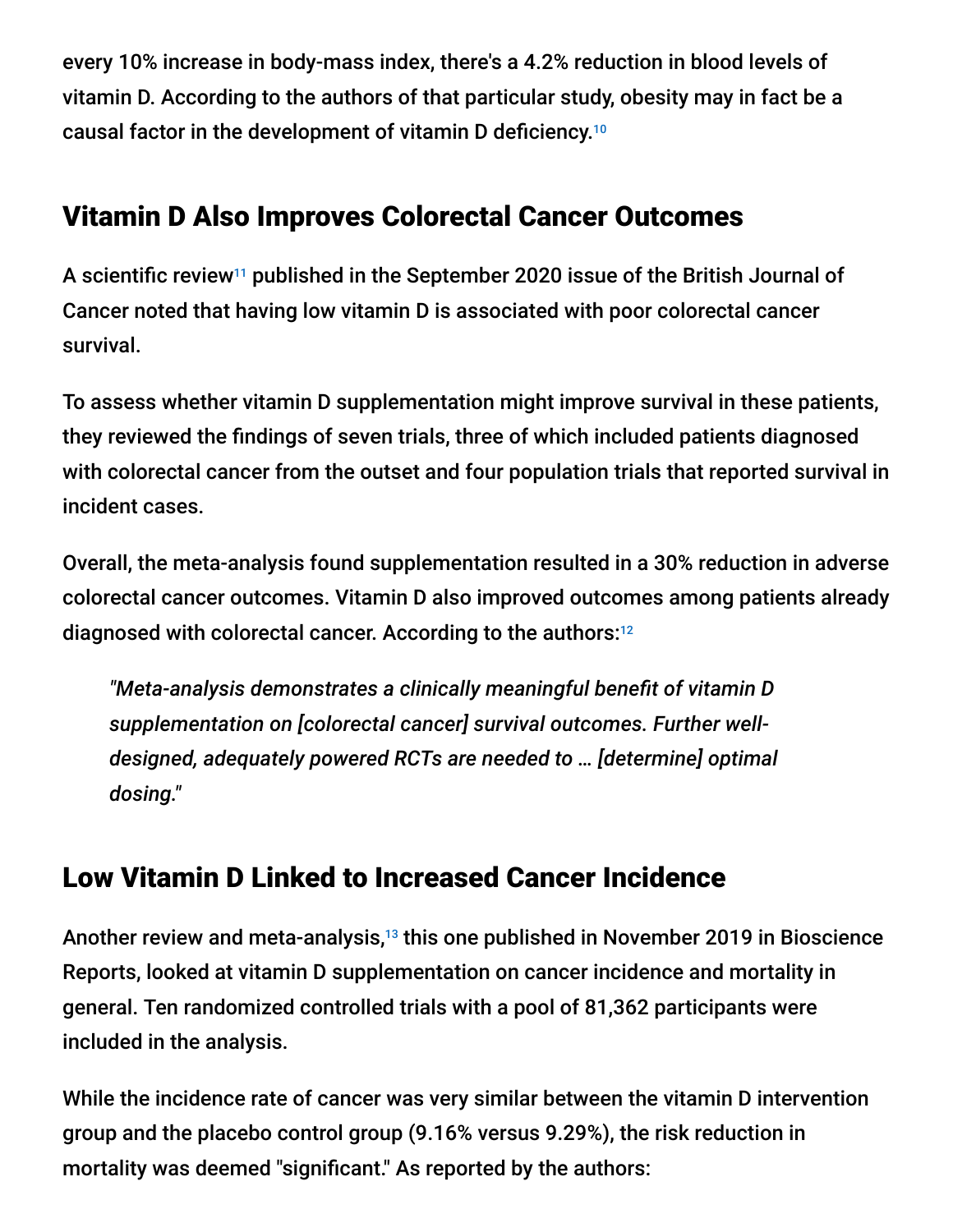*"The mortality rate of cancer was 2.11% (821 cases) and 2.43% (942 cases) in vitamin D intervention group and placebo group, respectively, resulting in a significant reduction in risk (RR = 0.87).*

*There was no observable heterogeneity or publication bias … Our findings support a beneficial effect of vitamin D supplement on lowering cancer mortality, especially in subpopulations with no history of cancer, extra use of vitamin D, or calcium supplement."*

#### Vitamin D Protects Against Breast Cancer

Several studies have highlighted the benefit of vitamin D for breast cancer. For example, an analysis<sup>14</sup> by GrassrootsHealth published June 2018 in PLOS ONE showed women with a vitamin D level at or above 60 ng/mL (150 nmol/L) had an 82% lower risk of breast cancer compared to those with levels below 20 ng/mL (50 nmol/L).

An earlier study,<sup>15,16</sup> which looked at women in the U.K., found having a vitamin D level above 60 ng/mL resulted in an 83% lower breast cancer risk, which is nearly identical to GrassrootsHealth's 2018 analysis.

One of the more recent meta-analyses $17,18$  looking at breast cancer was published December 28, 2019, in the journal Aging. Here, they reviewed 70 observational studies, finding that for each 2 ng/mL (5 nmol/L) increase in vitamin D level there was a corresponding 6% decrease in breast cancer incidence.

Overall, this translates into a 71% reduced risk when you increase your vitamin D level from 20 ng/mL to 60 ng/mL. The following graph, created by GrassrootsHealth, 19illustrates the dose response between vitamin D levels and breast cancer risk found in this study.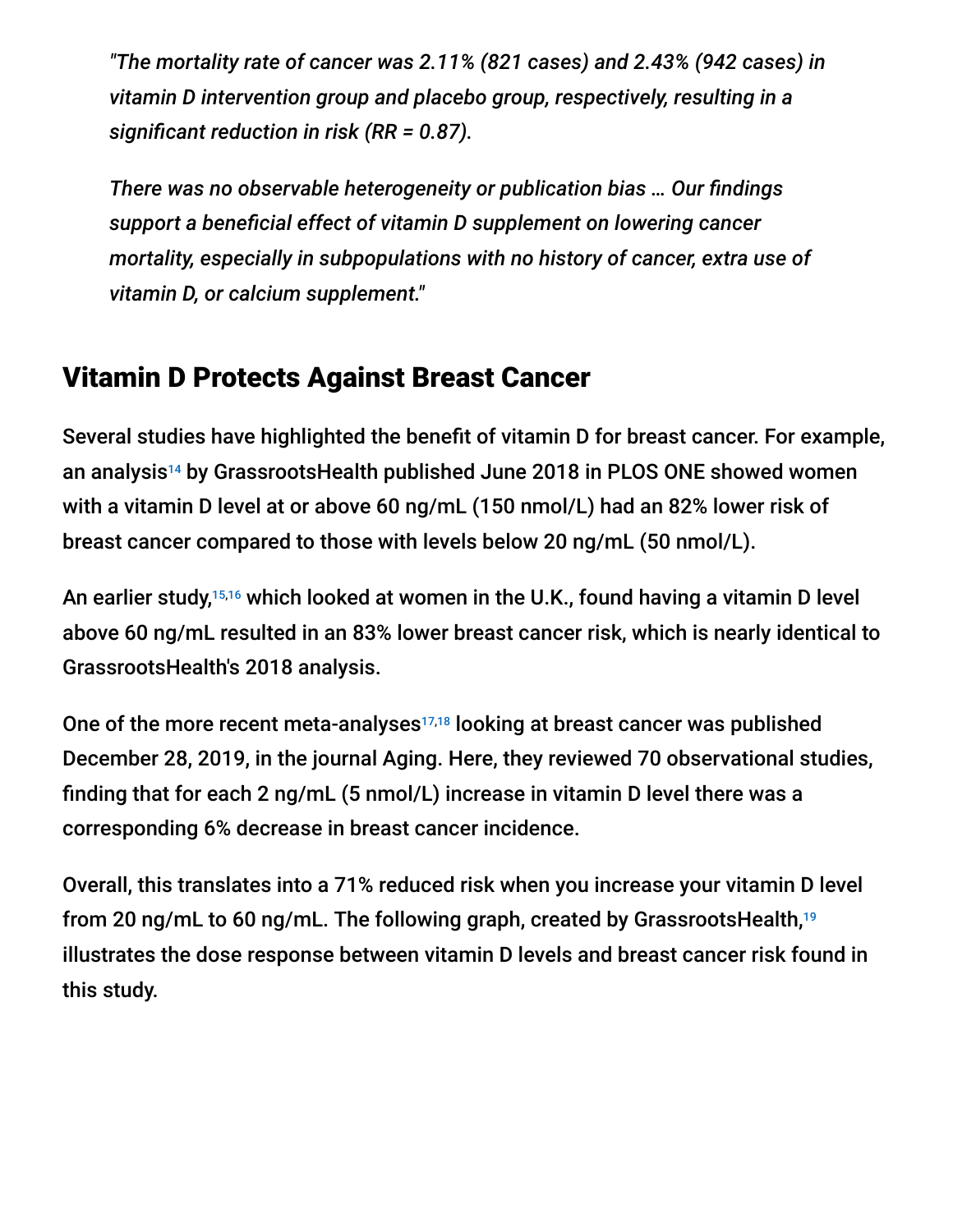

GrassrootsHealth's 2018 analysis in PLOS ONE also analyzed this dose relationship.<sup>20</sup> To do that, they looked at the percentage of breast cancer-free participants in various vitamin D groups, from deficient (below 20 ng/mL) to optimal (at or above 60 ng/mL), over time (four years).

As you might expect, the higher the blood level of vitamin D, the lower the incidence of breast cancer. The graph below illustrates this dose-related protection. At four years, the percentage of women who had been diagnosed with breast cancer in the 60 ng/mL group was 78% lower than among those with blood levels below 20 ng/mL.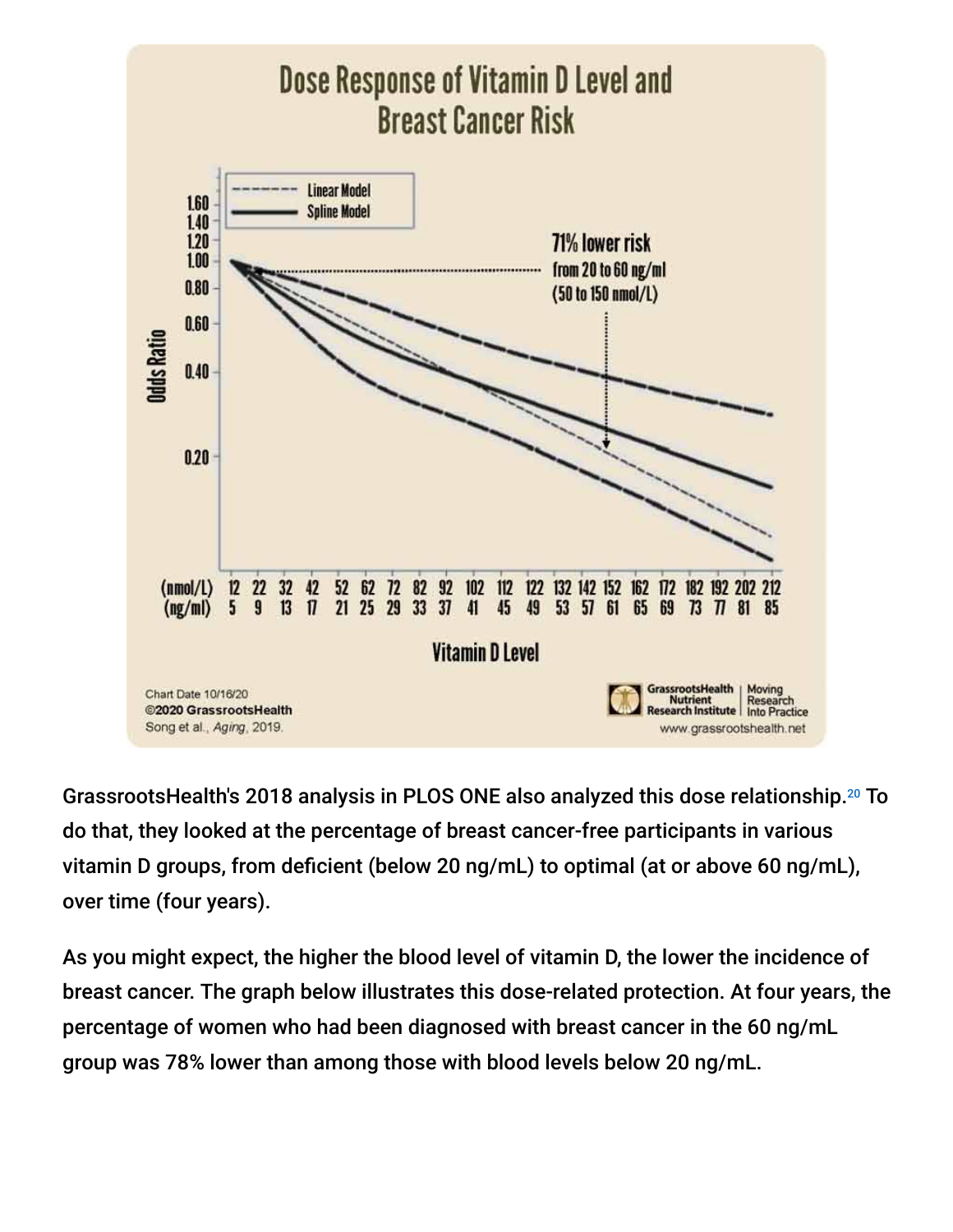

## How to Optimize Your Vitamin D Level

If you live in the northern hemisphere, which is currently heading toward winter, now is the time to check your vitamin D level and start taking action to raise it if you're below 40 ng/mL (100 nmol/L). As you can see from the studies above, a vitamin D level of 60 ng/mL (150 nmol/L) or higher is recommended if you want to protect against cancer.

An easy and cost-effective way of measuring your vitamin D level is to order **[GrassrootsHealth's vitamin D testing kit](https://daction.grassrootshealth.net/product/vitamin-d-home-test-kit/)**. Once you know your current vitamin D level, use the [GrassrootsHealth vitamin D calculator](https://www.grassrootshealth.net/project/dcalculator/)<sup>21</sup> to determine how much vitamin D you might need to reach your target level. To optimize vitamin D absorption and utilization, be sure to take your vitamin D with vitamin K2 and magnesium.

Lastly, remember to retest in three to four months to make sure you've reached your target level. If you have, then you know you're taking the correct dosage. If you're still low (or have reached a level above 80 ng/mL), you'll need to adjust your dosage accordingly and retest again in another three to four months.